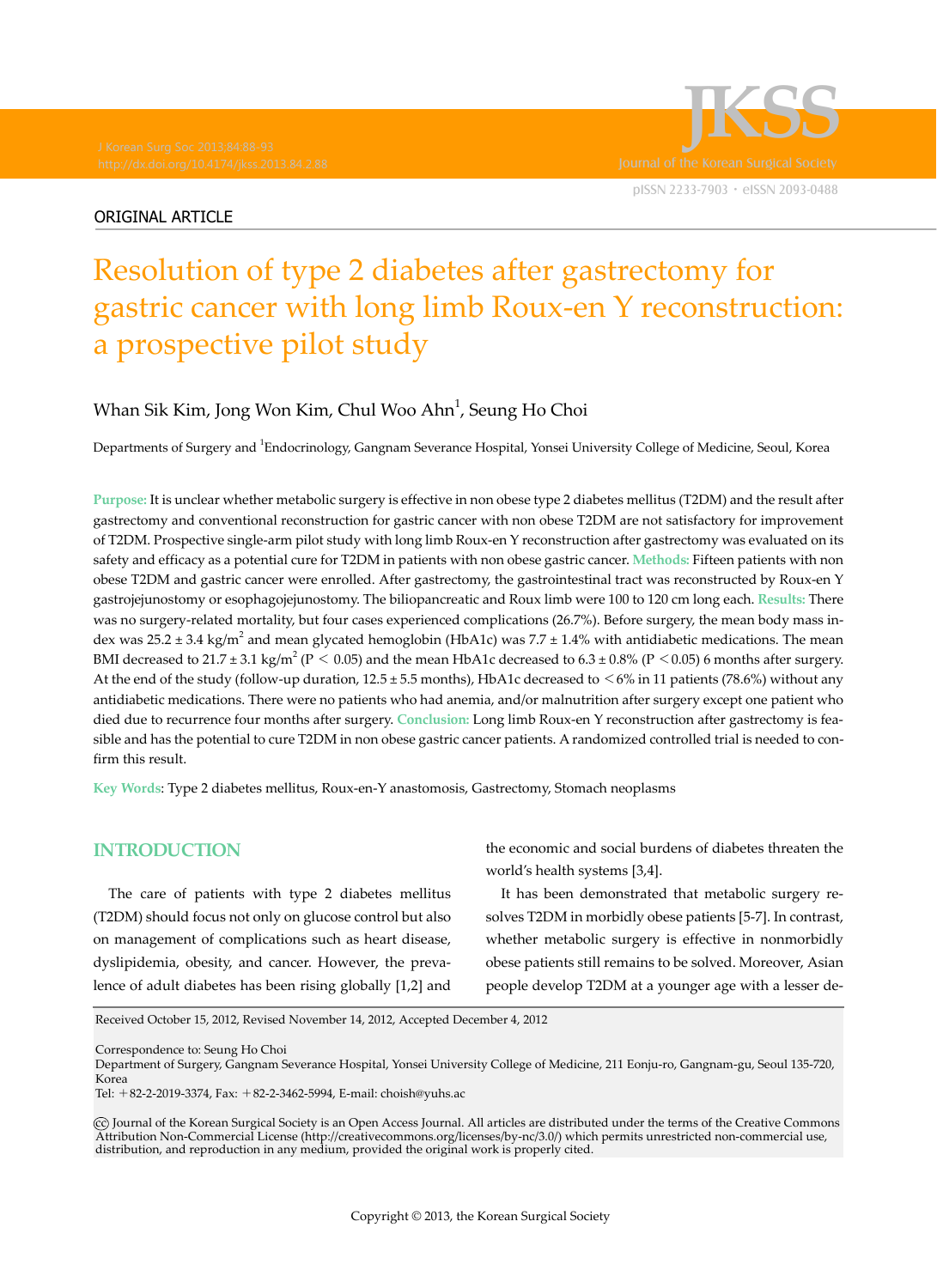gree of obesity, and tend to have the complications and die earlier [8,9].

As life expectancy is increased, the number of patients with gastric cancer and T2DM is increased as well. It was noticed that gastric resection induce the resolution of T2DM in non-morbidly obese patients [10-12].

Recently, we studied the outcome of T2DM after gastrectomy and conventional reconstruction in non obese gastric cancer patients [13]. The study was a large-series retrospective study including about 400 patients and only 15.1% were resolved from T2DM after operation, which were not satisfactory. This prompted us to develop a effective reconstruction method for diabetic control after gastrectomy in gastric cancer patients with non obese T2DM. We grafted the bariatric type operation, long-limb Roux-en Y reconstruction into gastric cancer surgery. This study aimed to investigate the safety and efficacy of long limb Roux-en Y reconstruction after gastrectomy in non obese gastric cancer patients.

### **METHODS**

#### **Study design**

This was a prospective pilot study to evaluate the safety and efficacy of long limb Roux-en Y reconstruction after gastrectomy as a potential cure for T2DM in non obese gastric cancer patients. The study was based on a protocol determined by the Departments of Surgery and Endocrinology of Gangnam Severance Hospital and was approved by the Institutional Review Board of this hospital (# 3-2009-0152). Each patient was informed of the investigational nature of the trial and received detailed information regarding the study protocol. All patients provided written informed consent before their enrollment in the trial. The study was also registered on the ClinicalTrials.gov website (http://www.clinicaltrials.gov/) (NCT01373346).

Patients were eligible for the study if they had a history of T2DM over 6 months, a body mass index  $(BMI) < 30$ kg/m $^2$ , and underwent curative resection for gastric cancer. Patients were required to have their C-peptide above 1 ng/mL. Candidates were excluded if they had anti-glutamic acid decarboxylase antibody and/or islet cell antibody,

and had a history of recently receiving medications such as dipeptidyl peptidase-IV inhibitors or glucagon-like peptide-1 analogues. The enrollment continued from February 2010 through May 2011. Baseline weight/height, vital signs, oral glucose tolerance test score, and levels of fasting plasma glucose (FPG), glycated hemoglobin (HbA1c), C-peptide, and serum insulin were measured before surgery and again regularly after surgery. Insulin resistance was measured by the insulin sensitivity index [14] homeostasis model assessment (HOMA)-insulin resistance [15] and quantitative insulin sensitivity check index (QUICKI) [16] using a web calculator (http://mmatsuda. diabetes-smc.jp/MIndex.html, https://sasl.unibas.ch/ 11calculators-QUICKI.php). Insulin secretion was measured by HOMA-derived beta-cell function (HOMA-B)  $(HOMA-B = 225 \times 18$ /fasting insulin × fasting glucose) [17].

The safety of this procedure was evaluated by mortality and morbidity rates. Because the procedure was not so different from conventional gastric cancer surgery except the length of Roux limb and biliopancreatic limb, the rate of Roux stasis or A-loop syndrome was specifically evaluated.

#### **Operative procedure**

All patients underwent radical gastrectomy under general anesthesia and D1 + lymph node dissection was applied into early gastric cancer and D2 lymph node dissection in advanced gastric cancer [18].

The gastrointestinal tract was reconstructed by Roux-en Y gastrojejunostomy or esophagojejunostomy with antecolic fashion. The jejunum was divided at approximately 100 to 120 cm distal to the ligament of Treitz and the distal limb of the jejunum was then anastomosed along the proximal gastric greater curvature or esophagus. The jejuno-jejunostomy was performed approximately 100 to 120 cm distal from the gastrojejunal or esophagojejunal anastomosis (Fig. 1).

#### **Statistical analysis**

Continuous variables were expressed as mean ± standard deviation (range). Demographic and baseline characteristics were summarized descriptively, and the changes in the observation parameters at baseline and endpoint were analyzed using the Wilcoxon signed rank test. A two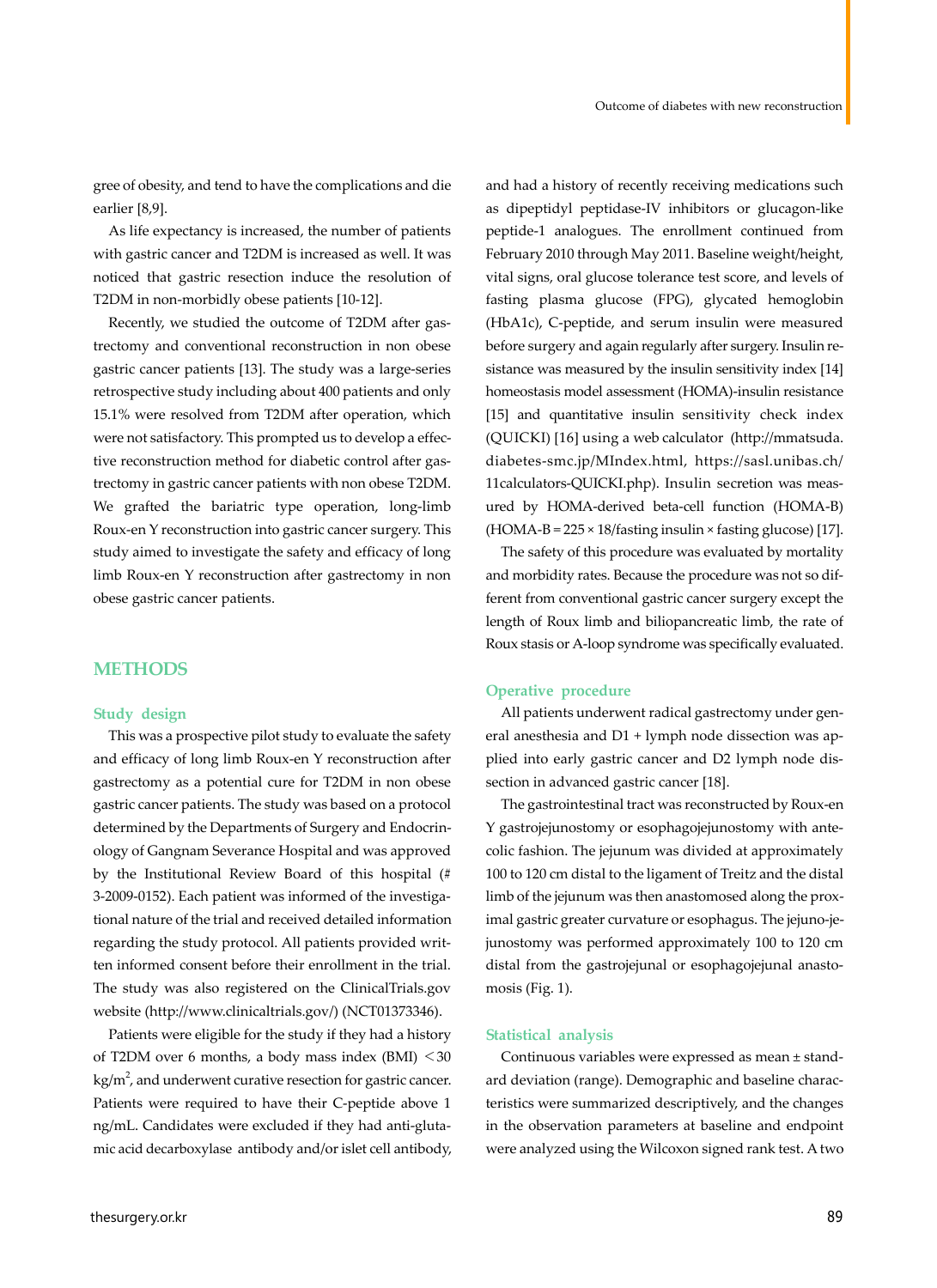

**Fig. 1.** Long limb Roux-en Y anastomosis. After gastrectomy, the gastrointestinal tract was reconstructed by Roux-en Y gastrojejunostomy (A) or esophagojejunostomy (B). The biliopancreatic and Roux limb were 100 to 120 cm long each.

**Table 1.** Preoperative demographic data of 15 patients

| Characteristic                            | Value             |  |
|-------------------------------------------|-------------------|--|
| Duration of type 2 diabetes mellitus (mo) | $136.9 \pm 102.4$ |  |
| Antidiabetic medication<br>Insulin        | 1(6.7)            |  |
| Insulin $+$ oral                          | 1(6.7)            |  |
| Oral                                      | 13 (86.7)         |  |
| Serum insulin level (µIU/mL)              | $8.1 \pm 6.8$     |  |
| Serum C-peptide level (ng/mL)             | $22 + 12$         |  |

Values are presented as mean ± standard deviation or number (%).

sided P-value of 0.05 was considered statistically significant. All statistical analyses were performed using of PASW ver. 18.0 (IBM Co., Armonk, NY, USA).

#### **RESULTS**

A total of 15 non obese T2DM patients with gastric cancer were enrolled. There were 10 males and 5 females and their mean age was  $62.1 \pm 8.7$  years. The baseline demographic data are presented in Table 1. Four patients received total gastrectomy and 11 patients received subtotal gastrectomy. Eleven patients received laparoscopic operation

The mean surgical time was  $265.5 \pm 84.8$  minutes. There was no surgery-related mortality, but four patients experienced complications; one experienced anastomotic stricture that was recovered with conservative management, one experienced anastomosis site kinking managed with

temporary stent insertion and one had myocardial infarction treated with percutaneous transluminal coronary angioplasty with stent insertion. There was one wound complication. There were no patients who were complaints of Roux stasis or A-loop syndrome. Final pathologic results revealed that nine patients were early gastric cancer and six patients were advanced. Four patients received chemotherapy. During the follow-up period, there was one patient who had poorly differentiated neuroendocrine carcinoma and died due to recurrence four months after surgery, but the blood glucose level was well controlled (HbA1c  $\leq 6.0\%$ ) without medication. In the remained patients, there was no evidence of recurrence in the regular check-up at 6 months after operation. Also, there was no stricture or jejunal ulcer in the follow-up endoscopic examination.

The patient who died of recurrence was excluded from the efficacy evaluation. Six months after surgery  $(n = 14)$ , the mean BMI was significantly decreased to  $21.7 \pm 3.1$ kg/m<sup>2</sup> from 25.2 ± 3.4 kg/m<sup>2</sup> (P  $\leq$  0.05). The preoperative mean HbA1c was  $7.7 \pm 1.4\%$  with antidiabetic medications and the mean HbA1c was also significantly down to  $6.3 \pm$  $0.8\%$  (P < 0.05).

At the end of the study, the follow-up duration was 12.5  $\pm$  5.5 months (6.0 to 21.7 months). HbA1c  $\leq$  6% without any antidiabetic medications were observed in 11 patients (78.6%). A total of four patients who received total gastrectomy and seven patients (70%) who received subtotal gastrectomy were included. All of four patients who re-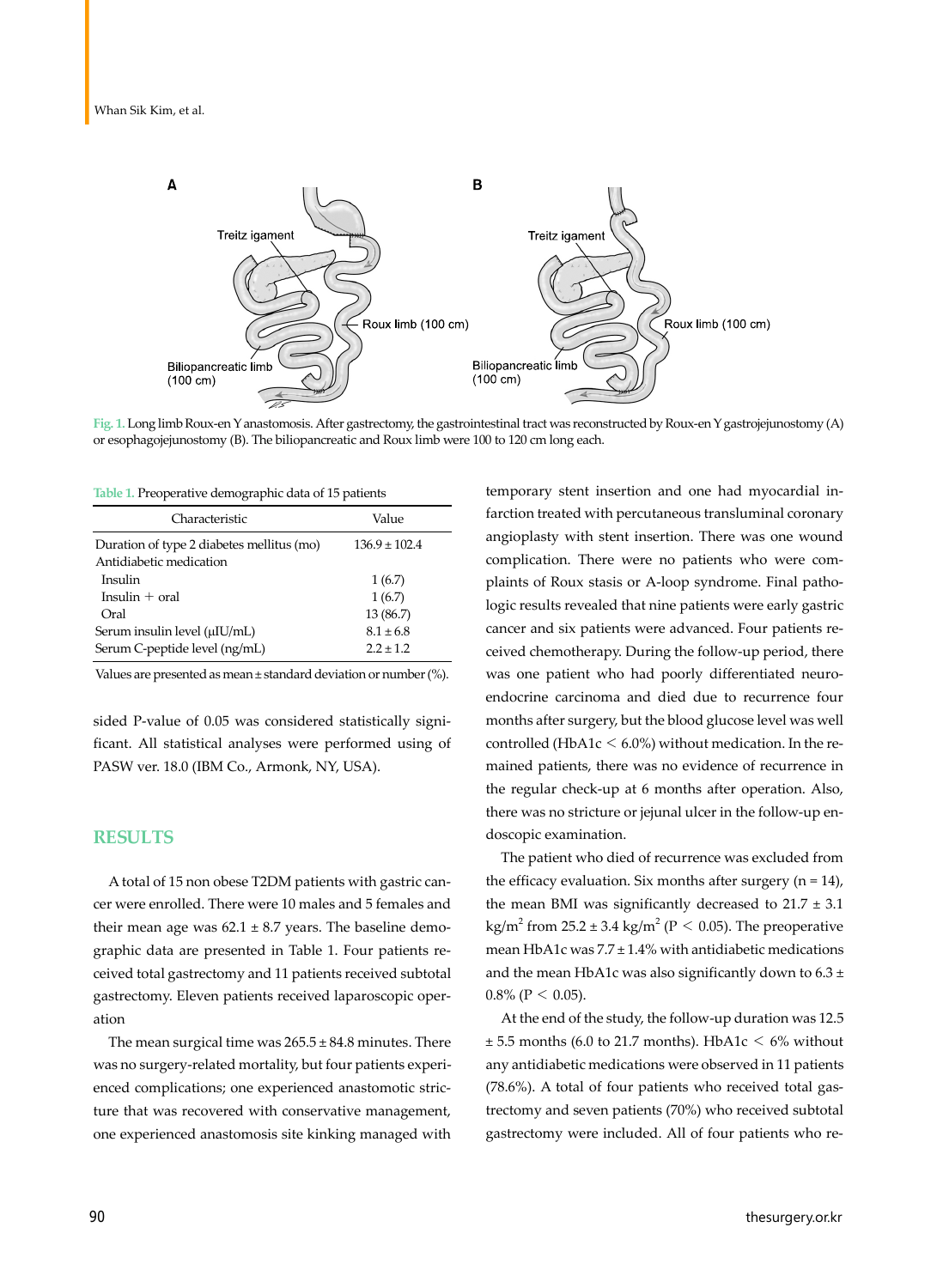|                      | Preoperative     | After surgery (6 mo) | $P-valuea$ | The end of study | P-value <sup>b)</sup> |
|----------------------|------------------|----------------------|------------|------------------|-----------------------|
| ISI                  | $5.7 \pm 3.0$    | $14.0 \pm 6.1$       | 0.028      | $12.7 \pm 7.3$   | 0.075                 |
| <b>HOMA-IR</b>       | $1.9 \pm 1.9$    | $0.9 \pm 0.7$        | 0.033      | $0.8 \pm 0.6$    | 0.026                 |
| <b>OUICKI</b>        | $0.4 \pm 0.1$    | $0.4 \pm 0.0$        | 0.169      | $0.5 \pm 0.1$    | 0.017                 |
| HOMA-B               | $8.7 \pm 6.9$    | $13.4 \pm 8.9$       | 0.169      | $17.8 \pm 12.3$  | 0.047                 |
| Hemoglobin $(g/dL)$  | $13.3 \pm 1.8$   | $12.6 \pm 1.8$       | 0.091      | $13.0 \pm 1.7$   | 0.507                 |
| Albumin $(g/dL)$     | $4.4 \pm 0.4$    | $4.2 \pm 0.6$        | 0.139      | $3.9 \pm 0.7$    | 0.011                 |
| Triglyceride (mg/dL) | $117.7 \pm 55.5$ | $98.1 \pm 62.9$      | 0.510      | $88.6 \pm 66.8$  | 0.368                 |
| Cholesterol (mg/dL)  | $139.0 \pm 32.4$ | $123.3 \pm 27.4$     | 0.233      | $123.4 \pm 34.5$ | 0.287                 |

**Table 2.** Outcome of patients showing HbA1c <6% without the antidiabetic medication after surgery (n = 11)

Values are presented as mean ± standard deviation.

HbA1c, glycated hemoglobin; ISI, insulin sensitivity index; HOMA-IR, homeostasis model assessment-insulin resistance; QUICKI, quantitative insulin sensitivity check index; HOMA-B, homoeostasis model assessment-derived beta-cell function.

<sup>a)</sup>Preoperative versus postoperative 6 months values. <sup>b)</sup>Preoperative versus the end of study values.

ceived chemotherapy discontinued anti-diabetic medication after operation. Although improvement of insulin sensitivity was unstable, insulin secretion was significantly improved ( $P < 0.05$ ) (Table 2). The FPG levels of 2 patients (14.3%) were between 6.1 and 7.0 mmol/L and their HbA1c were well controlled (between 6% and 7%) with or without medications. Only one patient had HbA1c above 7%, but the FPG and 2-hour plasma glucose levels were significantly decreased after surgery. There were no patients who had anemia, and/or malnutrition after surgery. Even though the albumin levels were decreased at the end of study compared to the preoperative levels, they were still within normal range. Also, the levels of serum triglyceride and serum cholesterol decreased after operation, but remained in normal range.

## **DISCUSSION**

Calorie restriction and/or weight loss are one of many effective ways to control T2DM in morbidly obese patients. However, calorie restriction and/or weight loss are not easy in non obese patients, and Asian people develop T2DM with a lesser degree of obesity.

The early recovery course and mismatched degree of T2DM improvement after gastric bypass compared with equivalent weight loss from other treatment modalities implicate weight-independent effects of bariatric surgery on glucose metabolism [6,19]. In addition, some reported

that non-morbidly obese patient with T2DM can be recovered after bariatric surgery [20-25]. These results suggested that surgery might induce remission even in non obese T2DM patients.

We had studied the long-term results of gastrectomy and conventional reconstruction in non obese T2DM patients with gastric cancer [13]. It was a very large scale study and the complete remission was only 27.3% even though in total gastrectomy and Roux-en Y esophagojejunostomy. There were some reports that demonstrate the effect of subtotal gastrectomy and Roux-en Y gastrojejunostomy on T2DM in non obese patients, but the remission rate was still not high [12]. Before we started this study, we tried some modifications of Roux limb length after gastrectomy and were not able to control glucose homeostasis without medications in gastric cancer and T2DM patients. In this study, we tested the safety and efficacy of Roux-en Y reconstruction with a 100-cm biliopancreatic limb and a 100-cm Roux limb after gastrectomy in T2DM gastric cancer patients. The main difference with previous reports was the longer length of biliopancreatic and Roux limbs.

Among 15 patients enrolled in this study, 9 patients received laparoscopic surgery with two anastomotic stricture or kinking. We assumed that this complication was related with technical failure in the learning period.

Rearrangement of the intestine and/or modification of the stomach might induce functional obstruction of the small bowel and metabolic problems such as vitamin and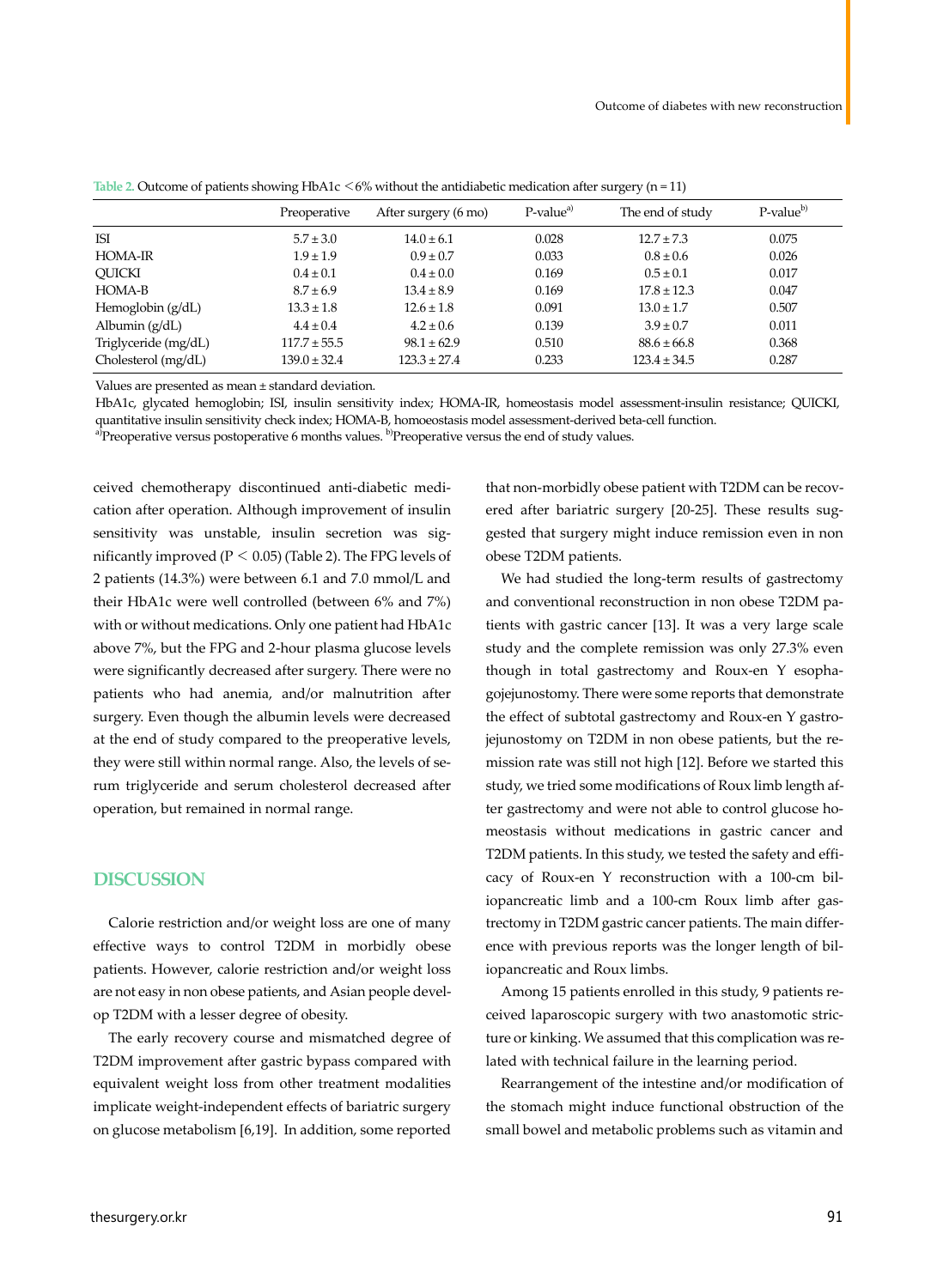trace element deficiencies [26]. Longer length of a Roux limb has been suggested to be effective in super obese patients without significant complications [27]. In this study, we found that there was no Roux stasis syndrome, anemia and hypoalbuminemia after surgery. Some patients complained of frequent diarrhea after eating fatty food, but normal diet was tolerable without malnutrition. In addition, most patients maintained their weight within normal range after surgery.

Mechanisms of antidiabetic effects after gastrointestinal surgery are not yet fully characterized. Except effects due to weight loss and calorie restriction, exclusion of the proximal small intestine from ingested nutrient, enhanced distal-intestinal nutrient delivery, impaired ghrelin secretion, modulations of intestinal nutrient sensing and regulation of insulin sensitivity, bile acid perturbations, changes in gut microbiota and other changes were proposed [19,28]. Our study showed that all of patients who received total gastectomy and/or chemotherapy stop the anti-diabetic medication with normal glucose level and these might result from weight loss or calorie restriction. However, seven among ten patients who received subtotal gastrectomy without chemotherapy demonstrated normal glucose control after operation. In this study, bypassed segments of the small bowel were longer than conventional Roux-en Y reconstruction after gastrectomy. Also, nutrient stimulation of lower intestinal hormones (e.g., GLP-1) might be enhanced in the patients of this study. It was beyond the scope of this study to elucidate the mechanism by which T2DM was resolved. However, insulin secretion was significantly improved after surgery. We were afraid that the β cell function in non obese T2DM patients was decreased and such decrease might be irreversible. Fortunately, animal experiments demonstrated that T2DM in lean T2DM rats can be improved by rearrangement of the gastrointestinal tract without significant weight loss [29,30]. As mentioned above, these results are consistent with some human trials [20,21,24,25]. Now, we suggest that even when weight is maintained within the normal range, T2DM is still reversible in non obese patients. In this study, the improvement of insulin sensitivity was not clear. A long term follow-up study with increased enrolled patients is warranted to elucidate the

improvement of insulin sensitivity.

Taken together, we considered that long limb Roux-en Y reconstruction is feasible and has the potential to cure T2DM in gastric cancer patients. This was a pilot study and the duration of follow-up was short. To confirm the effectiveness of long limb Roux-en Y procedure, randomized controlled trial (RCT) is needed and our results will be helpful to design the RCT.

## **CONFLICTS OF INTEREST**

No potential conflict of interest relevant to this article was reported.

## **REFERENCES**

- 1. Danaei G, Finucane MM, Lu Y, Singh GM, Cowan MJ, Paciorek CJ, et al. National, regional, and global trends in fasting plasma glucose and diabetes prevalence since 1980: systematic analysis of health examination surveys and epidemiological studies with 370 country-years and 2․7 million participants. Lancet 2011;378:31-40.
- 2. Abdulla S, Schellenberg JR, Mukasa O, Lengeler C. Usefulness of a dispensary-based case-control study for assessing morbidity impact of a treated net programme. Int J Epidemiol 2002;31:175-80.
- 3. American Diabetes Association. Economic costs of diabetes in the U.S. In 2007. Diabetes Care 2008;31:596-615.
- 4. Williams R, Van Gaal L, Lucioni C; CODE-2 Advisory Board. Assessing the impact of complications on the costs of Type II diabetes. Diabetologia 2002;45:S13-7.
- 5. Buchwald H, Estok R, Fahrbach K, Banel D, Jensen MD, Pories WJ, et al. Weight and type 2 diabetes after bariatric surgery: systematic review and meta-analysis. Am J Med 2009;122:248-256.e5.
- 6. Pories WJ, Swanson MS, MacDonald KG, Long SB, Morris PG, Brown BM, et al. Who would have thought it? An operation proves to be the most effective therapy for adult-onset diabetes mellitus. Ann Surg 1995;222:339-50.
- 7. Sjostrom L, Lindroos AK, Peltonen M, Torgerson J, Bouchard C, Carlsson B, et al. Lifestyle, diabetes, and cardiovascular risk factors 10 years after bariatric surgery. N Engl J Med 2004;351:2683-93.
- 8. Yoon KH, Lee JH, Kim JW, Cho JH, Choi YH, Ko SH, et al. Epidemic obesity and type 2 diabetes in Asia. Lancet 2006;368:1681-8.
- 9. Mu YM, Misra A, Adam JM, Chan SP, Chow FC, Cunanan EC, et al. Managing diabetes in Asia: overcoming obstacles and the role of DPP-IV inhibitors. Diabetes Res Clin Pract